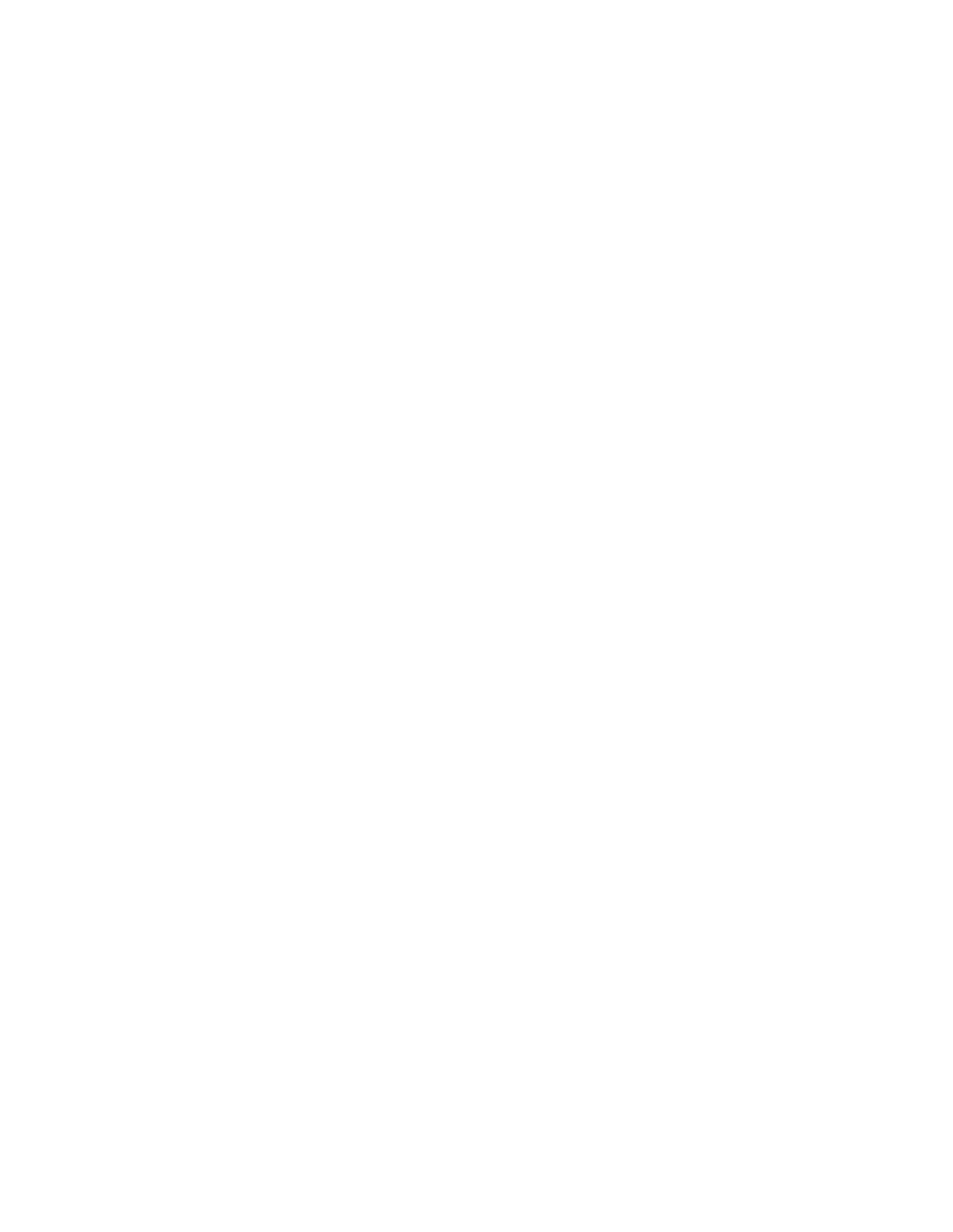#### **PREFACE**

The State EMS Code (10NYCRR-800) requires that candidates for initial certification and recertification pass a New York State Practical Skills Examination (PSE), prior to admission to the New York State written certification examination. All New York State Advanced EMT, Critical Care, and Paramedic courses are required to conduct the PSE at least 5 days prior to the NYS written examination, but not prior to the candidates completing all course requirements for successful completion of the certification course.

This guide is available on our web site at http://www.health.state.ny.us/nysdoh/ems/main.htm under Education. We encourage the CIC and Practical Skills Examination Coordinators to check our web site prior to the start of each course and Practical Skills Examination to assure they have the most recent versions of the documents. Updates to these documents are also placed on the web site.



New York State Department of Health Bureau of Emergency Medical Services 875 Central Avenue Albany, New York 12206 (518) 402-0996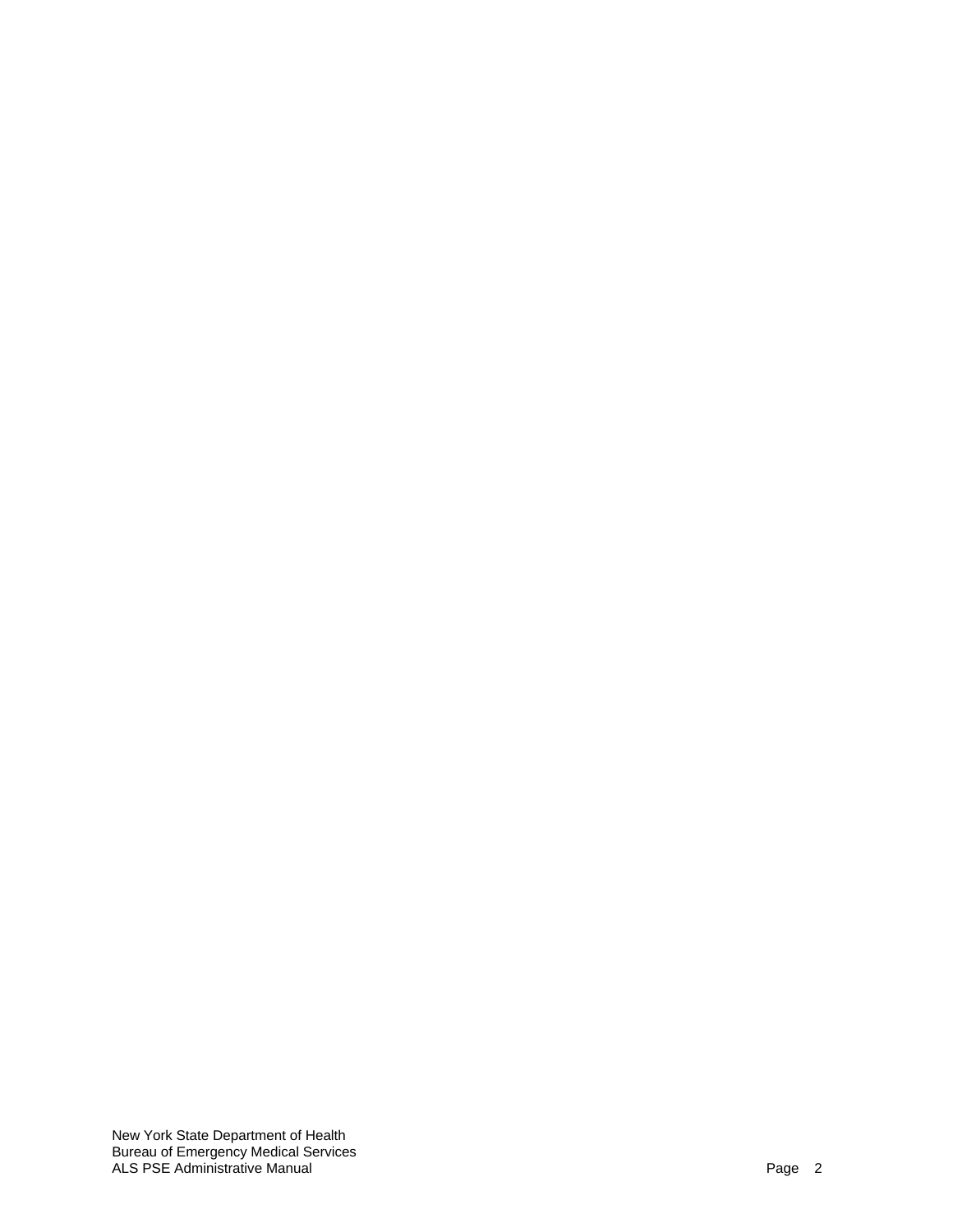# **INTRODUCTION**

The purpose of the practical examination is to assess basic entry level skill competency prior to being admitted to the written certification examinations. While this examination tests some selected skills, EMS instructors must develop candidate proficiency in **all** of the skills contained in the education standards and course learning objectives. This examination must be administered to all original and refresher candidates.

Course Sponsors, Certified Instructor Coordinators, and their Practical Skills Exam Coordinators*,* should review this manual, become familiar with and abide by all of the administrative policies and procedures as well as any policy statements or regulations published by the NYS DOH BEMS.

# **PREREQUISITES FOR ADMISSION**

In order to be admitted to the practical examination, *students must successfully complete all course requirements to the satisfaction of the course sponsor and as specified in the course policies and procedures*. These include but are not limited to:

- Acceptable attendance in the course
- Minimum grade requirements
- Completed clinical training (emergency department and\or field observation)
- Successful completion of CPR testing according to current AHA\ARC\NSC standards for Professional Rescuers<sup>\*</sup>

\*CPR courses for the physically challenged, are NOT an acceptable substitute for demonstration of CPR competency. **Students must be able to actually demonstrate acceptable CPR knowledge and skills according to the written exams and performance evaluations.** 

# **CERTIFICATION EXAM AND RETEST SEQUENCE**

The NYS-EMS practical examination **must precede the NYS-EMS written examination**. The practical examination and scheduled retest date should precede the NYS-EMS written examination by at least five (5) days.

*The Final Practical Skills examination can not be broken up in to more than three (3)* 

*separate sessions*. It is preferred to have the entire Practical Skills Examination administered in one session. However, if there are too many candidates and/or the facility can not accommodate conducting the entire examination within one session, the examination can be administered over three sessions. The course schedule submitted to DOH with the Course Application must accurately reflect the dates of this examination. There can not be more than 48 hours separating the three sessions. The results of the first two sessions cannot be given to the candidates until they have completed the "entire" examination.

# **AMERICANS WITH DISABILITIES ACT**

For the NYS Final Practical Skills Examination, the Department does not permit testing accommodations, but will consider the use of certain aids by the candidate. Candidates with an identified disability may be permitted to use certain aids, which they would be responsible to provide and reasonably be able to bring to the patient's side in actual practice. The only types of aids, which are permitted, are those which do not alter the essential functions of a certified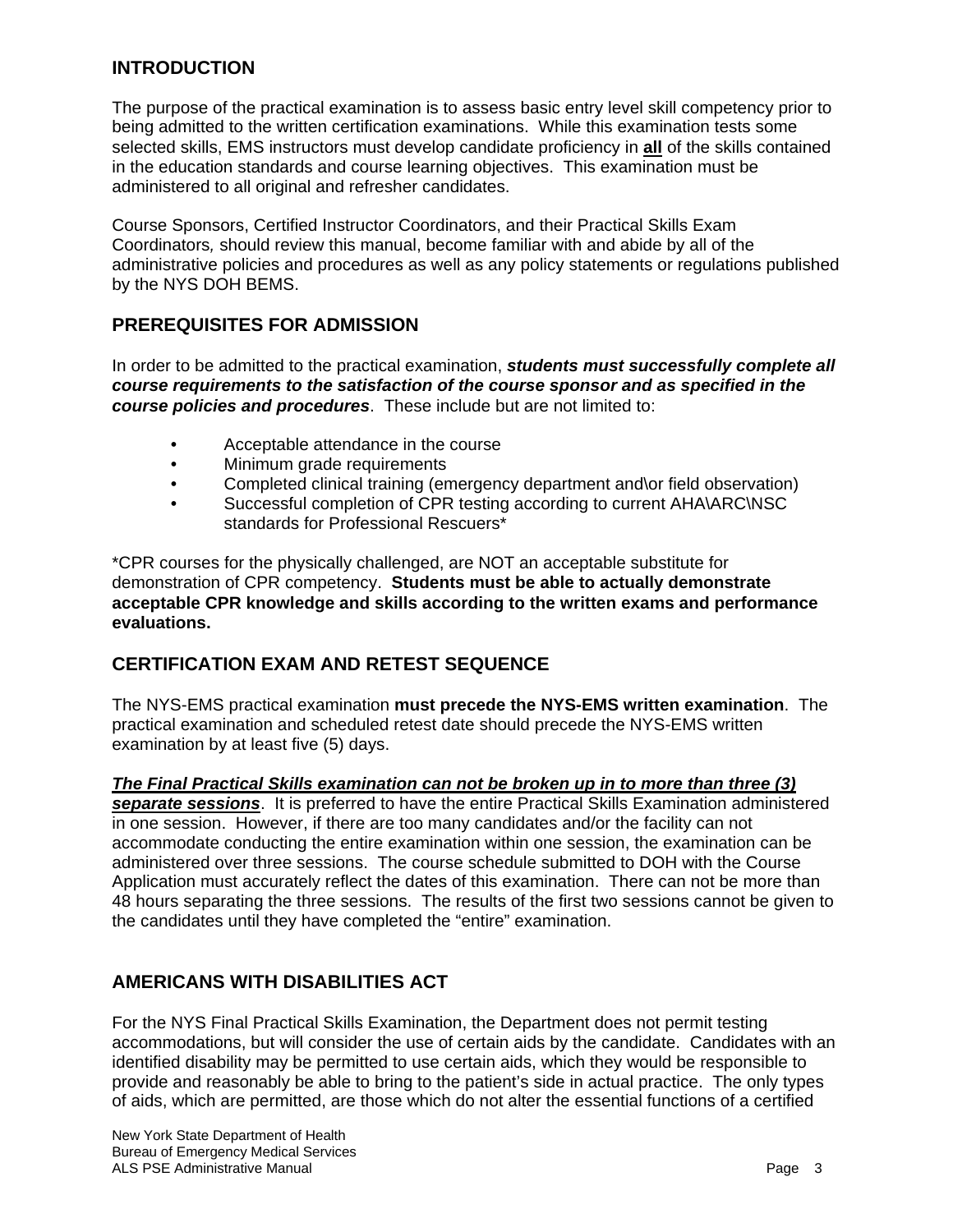provider. For example the use of prescription or reading glasses, hearing aids and personal stethoscopes have been permitted since they serve as an aid to the provider. In contrast, a Braille sphygmomanometer would not be permitted since sight is considered an essential function of the certified EMS provider. Any aid must have been made available throughout the course in order to be utilized during the practical skills examination. If you have questions or need further assistance with ADA issues, please contact the NYS Bureau of EMS Central Office at (518) 402-0996.

# **USE OF PERSONAL EQUIPMENT**

Candidates may use their own pocket mask and stethoscopes for the practical examination. Candidates may not bring or use equipment for the examination unless it is equipment used during the course or special arrangements have been made with the CIC and PSE Coordinator. This must be done in advance of the exam date! No electronic recording devices, one way or two-way communication devices are allowed at the site of the practical skills examination. Any questions regarding the appropriateness of a piece of equipment for training and testing should be directed to the NYS Bureau of EMS Central Office Education Unit at (518) 402-0996.

# **REQUIRED TESTING STATIONS**

The AEMT and Paramedic practical skills examinations are based on the National Registry of Emergency Medical Technicians Psychomotor Examination. The station grading sheets are to be downloaded from the National Registry web site at: www.nremt.org. At the time this document was published, the grading sheets are found under National EMS Certification Examinations and Psychomotor Exam.

PSE Coordinators and CICs will follow the National Registry Advanced Level Examination Coordinator Manual for AEMT and Paramedic examinations. However, the pass fail criteria and retesting for NYS will be as follows:

- **AEMT** Maximum number of stations a candidate can fail, but still retest will equal 4. Candidates will be allowed up to a total of 2 retest opportunities. If the candidate does not pass all stations by the completion of the second retest, it will be considered a failure of the Final Practical Skills Examination. The candidate will not be eligible to take the NYS Written Certification Examination and must either complete a refresher course or original course.
- **Paramedic** Maximum number of stations a candidate can fail, but still retest will equal 5. Candidates will be allowed up to a total of 2 retest opportunities. If the candidate does not pass all stations by the completion of the second retest, it will be considered a failure of the Final Practical Skills Examination. The candidate will not be eligible to take the NYS Written Certification Examination and must complete either a refresher course or original course.
- **Critical Care** This PSE will follow the current NYS testing policies and requirements as outlined previously. Maximum number of stations a candidate can fail, but still retest will equal 5. Candidates will be allowed up to a total of 2 retest opportunities. If the candidate does not pass all stations by the completion of the second retest, it will be considered a failure of the Final Practical Skills Examination. The candidate will not be eligible to take the NYS Written Certification Examination and must either complete a refresher course or original course.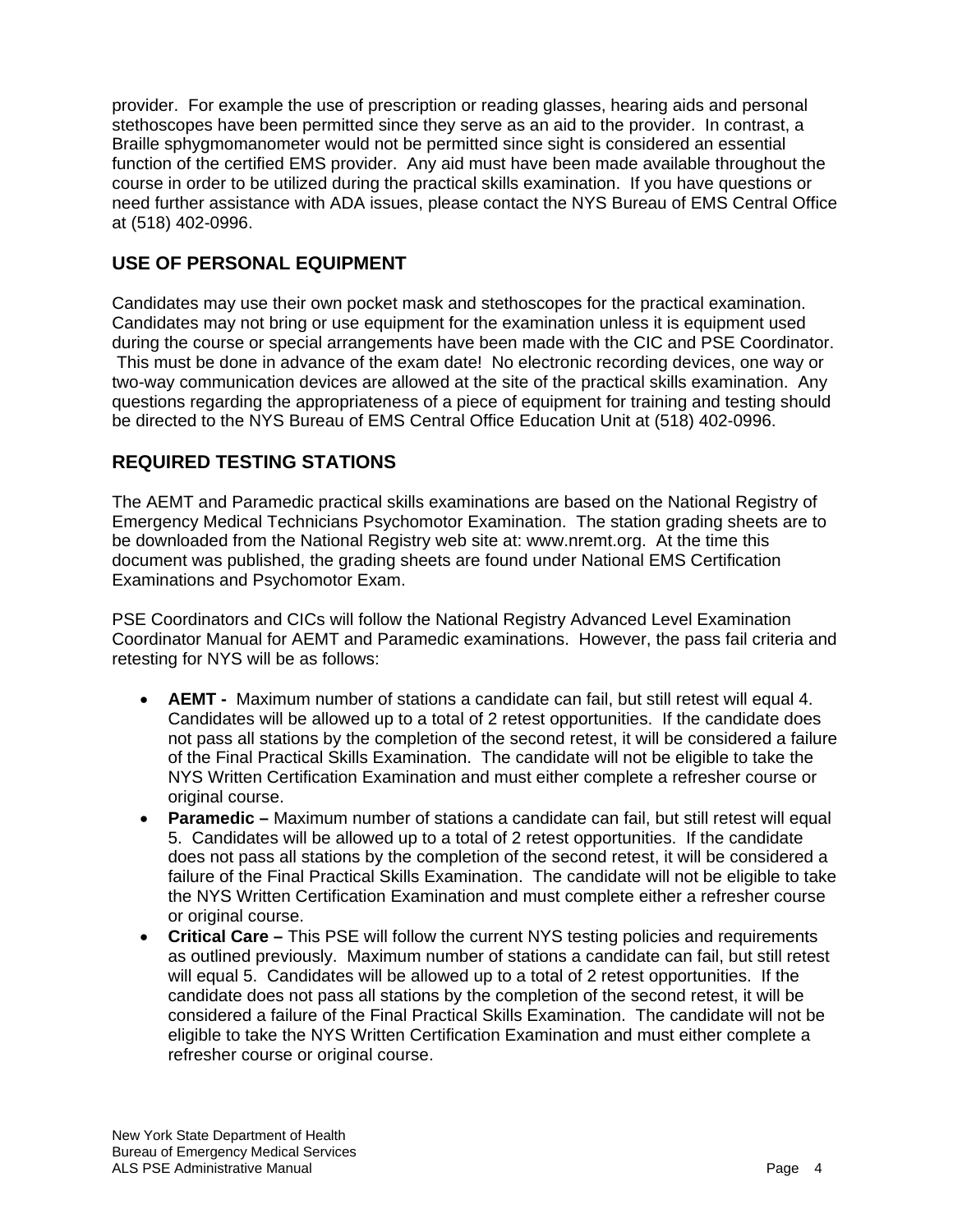# **PRACTICAL EXAMINATION COORDINATOR**

Each examination must be conducted by a practical skills examination coordinator (PSEC). The exam coordinator *MUST* be New York State certified at the same level or higher than the level the examination will be testing and *MUST* be a New York State CLI or CIC. The exam coordinator should preferably be a person not associated with the course being tested. *The CIC of record for the course being tested cannot act as practical skills examination coordinator*. The exam coordinator assumes the primary responsibility of ensuring the examination is conducted according to NYS standards, and with the course sponsor, handles logistical considerations.

It is also the role of the exam coordinator to review grading sheets and to clarify all comments and grades affixed by the examiners. **The exam coordinator may not change the grades of the examiners!**

The exam coordinator is responsible for:

- 1. Working with the course sponsor to secure a suitable location for the exam.
- 2. Inviting and scheduling qualified examiners.
- 3. Obtaining all equipment and setting up the testing stations. The equipment must work!
- 4. Scheduling candidates for the exam.
- 5. Determining candidate flow through stations.
- 6. Orienting all examiners by reading the instructions to them and reviewing exam criteria.
- 7. Orienting all candidates by reading the instructions to them.
- 8. Observing all station examiners to ensure compliance to exam procedures.
- 9. Collecting of all completed test sheets and collation of sheets into individual candidate packets.
- 10. Reviewing all test sheets for accuracy in grading and documentation.
- 11. Debriefing all examiners to discuss problems, suggestions etc.
- 12. Manage any and all student complaints dealing with the practical exam.
- 13. Notification of NYS Bureau of EMS Central Office of any unresolved issues or complaints.
- 14. Posting exam grades or notifying students of results in a **confidential and timely** manner.
- 15. Clean up and securing of the exam site.
- 16. Completing the necessary practical examination forms.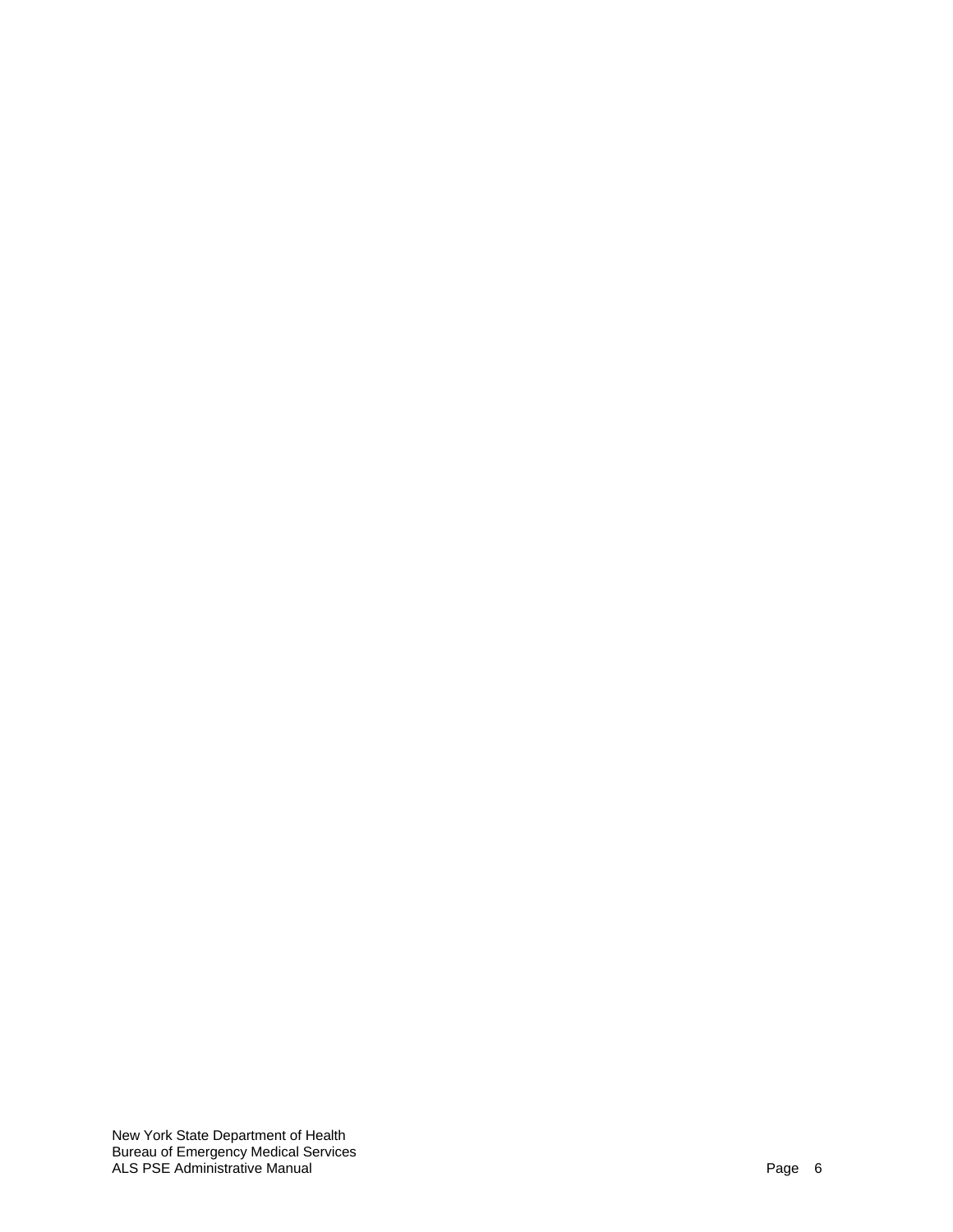# **ORGANIZING THE EXAMINATION**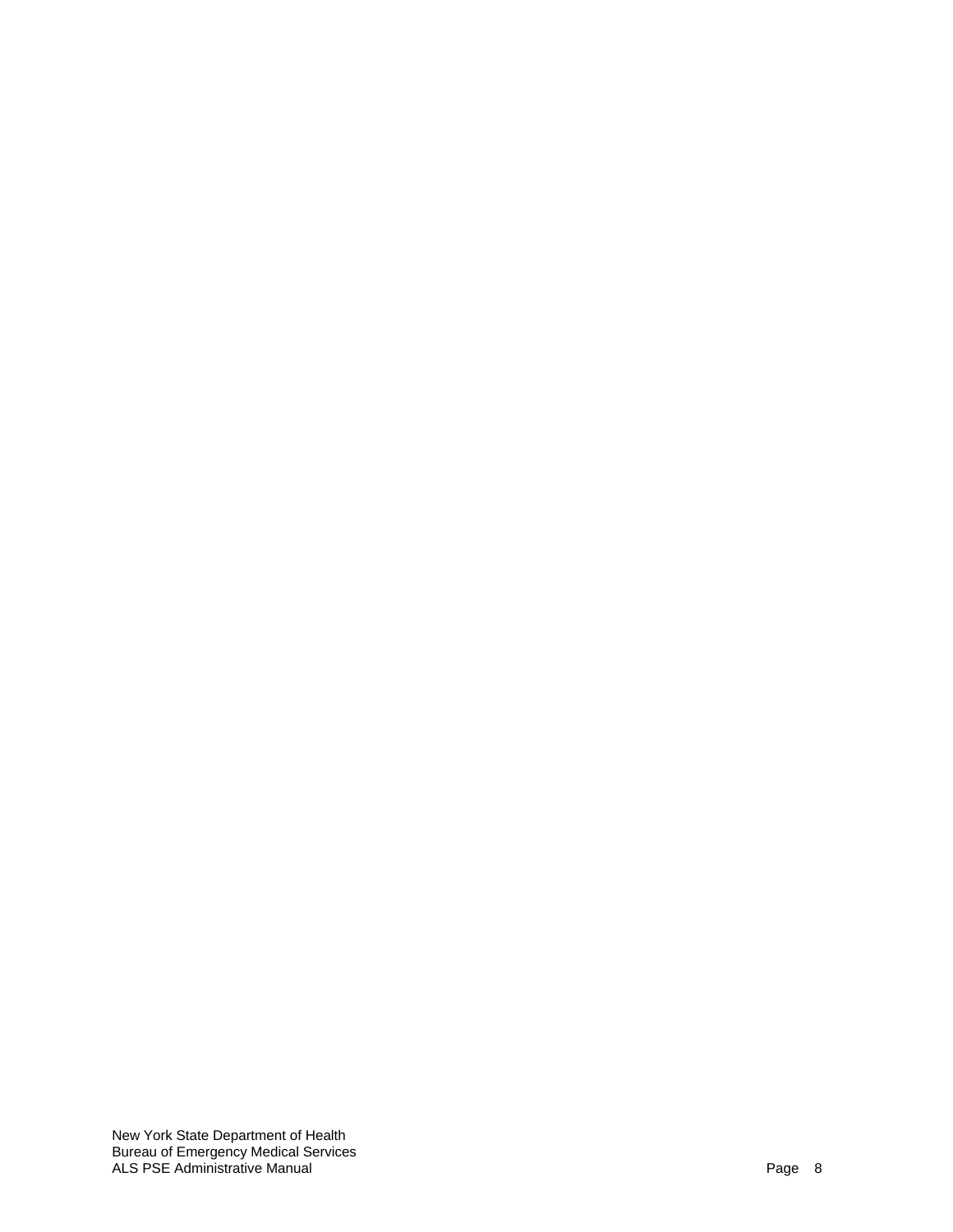# **A. Selection of a Test Facility**

An exam site must be selected which allows for a candidate holding area and separate rooms or areas for each station. It is important that the test stations are set up in such a way to prevent candidates from observing the patient management problems prior to the time of their testing. The individual stations should be within the same area to facilitate candidate flow. More than one station per room is not permissible unless there is some provision for room dividers, which allow for privacy. The facility should have a waiting area large enough to accommodate the number of candidates scheduled to attempt the examination. The waiting area should have chairs or benches, access to restrooms and water fountains as well as adequate storage space for examination supplies. Arrangements for meals and other breaks for staff members and candidates is an additional consideration. Equipment necessary for each station must be gathered and set up according to the station instruction sheets in this guide. This should be done at least one hour before the arrival of the candidates.

# **B. Selection of the Examination Staff**

One of the major considerations in the selection of examination staff members is their enthusiasm and interest in the examination. The examination procedure is demanding and time-consuming. Therefore, without full cooperation from the staff members, it will be difficult to conduct the repeated evaluations necessary for a large group of candidates.

Whenever possible, form a core group or regular examination personnel. This will help promote teamwork and consistency among the examination staff. It has been our experience that the more frequently a group works together, the more smoothly and effectively the examination runs. Probably not all core examination personnel will be available for every examination session. Therefore, there should be backup members who can participate from time to time as relief personnel. These people should be fully aware of their responsibilities as skill station examiners and asked periodically to relieve regular staff members.

Skill station examiners should be recruited from the local EMS community. You must only consider individuals who are currently certified to perform the skill you wish them to evaluate. Careful attention must be paid to avoid possible conflicts of interest, local political disputes or any pre-existing conditions, which could bias the potential skill examiner towards a particular individual or group of individuals. **In no instance can a primary instructor serve as a skill station examiner.** Casual members of the instructor staff may be utilized, if necessary, provided there is no evidence of bias and they do not evaluate any skills for which they served as the primary instructor.

Every effort should be made to select examiners who are fair, consistent, objective, respectful, reliable and impartial in conducting an evaluation. Examiners should be selected based on their expertise in the skill to be evaluated. Examiners must understand that there is more than one acceptable way to perform a skill and should not indicate a bias that precludes acceptable methods. Examiners who are strongly opinionated and are looking only for performance of their favorite techniques must be avoided. Examiners must be closely monitored to ensure they evaluate using the testing criteria provided by the NYS Bureau of EMS rather than their own agendas. Every effort should be made to use NYS Certified Lab Instructors as examiners, provided they do not have a vested interest in the students to be tested. You should work to obtain skill station examiners who are not acquainted with the candidate if possible. All examiners should have experience working with ALS providers, teaching or formal evaluation of pre-hospital care.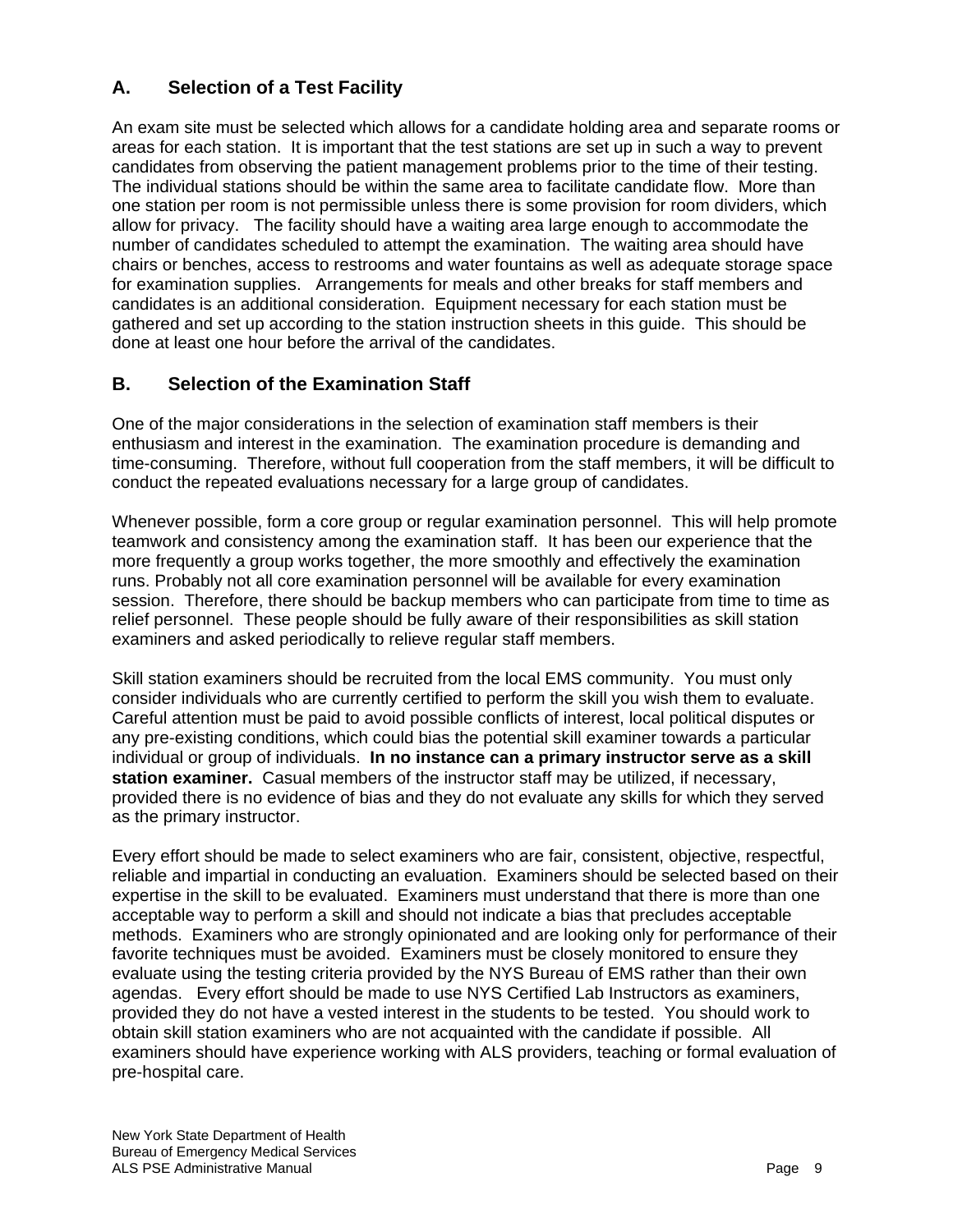Examiners should not wear any sort of uniform or insignia, which identifies their EMS affiliations or level of training. **Every effort must be made to maintain an air of neutrality throughout the testing process.**

# **C. Preparation of Examiners**

Prior to the exam date, **examiners must be provided with copies of the station instructions, pertinent NYS treatment protocols, and the skills evaluation sheets they will use to evaluate the students.** They should be scheduled to be present at least one hour prior to the exam. Eating, smoking, conversation or other activities, which may divert the examiner's attention away from the candidate, must be avoided.

# **D. Responsibilities of the Examination Staff**

While it is not essential to have a physician medical director in attendance at all examination sessions, it is highly desirable. The skills to be tested and the acceptable levels of performance should always be determined with physician medical director input.

The examination coordinator is responsible for the overall planning, implementation, quality control and validation of the examination process.

Skill station examiners observe candidate performance and complete skill evaluation instruments. With input from programmed patients, they also make an initial evaluation of a candidate's performance.

Assistants should be knowledgeable in the skill that they are assisting with. They are required to perform as trained EMS professionals would in an actual field situation. They should follow the direction of the CFR\EMT candidate and may not coach the candidate relative to the performance of any skill.

The programmed patient's performance is also extremely important. The individuals selected must be mature enough to comprehend the gravity of their role and have an attention span long enough to complete the task. **It is imperative that the programmed patients not change or increase the difficulty of the skill(s) being tested because of inattention to detail or misbehavior.** The instructions for the particular station must be reviewed by the skill station examiner with the person serving as the patient. A lack of uniformity in performance by a programmed patient may cause a variance in the candidate's ability to identify and treat an injury correctly. In addition, an informed programmed patient frequently is able to evaluate certain aspects of a candidate's proficiency not readily observed by the examiner.

The victims should be instructed to wear old clothes which can be disposed of later or bring clothing as directed in the station instructions (patient assessment stations requires that the victim bring gym shorts or a swim suit). Tear-away or paper scrubs should be used if possible. They should be advised of their station assignments and arrive at least one hour prior to the exam to attend a briefing session and to be moulaged.

Attempts should be made to ensure that programmed patients are experienced CFRs\EMTs. The advantages of this approach are that prior patient contact enables the programmed patient to re-enact injuries more accurately and to evaluate appropriate or inappropriate behavior\technique by the candidate.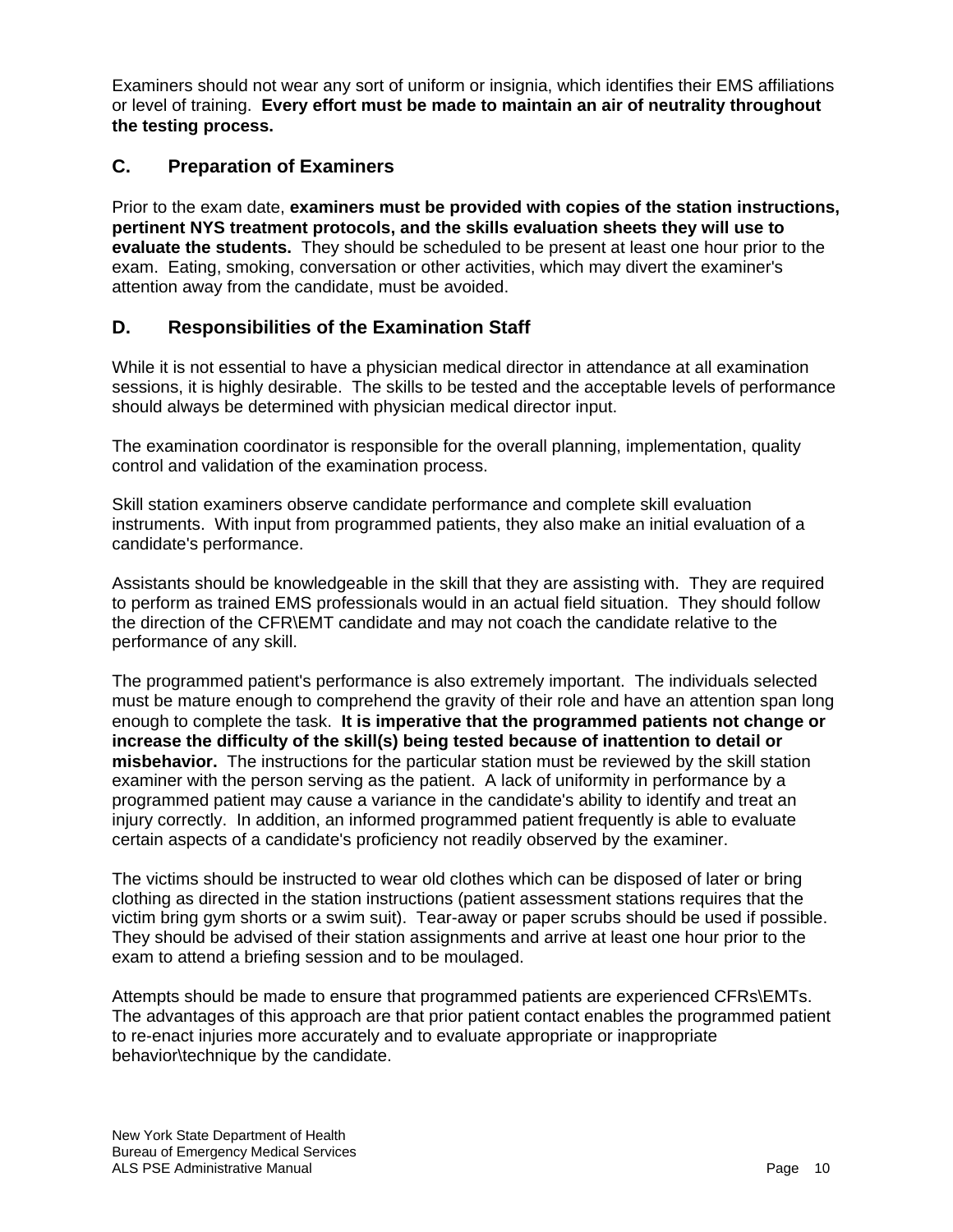Make-up personnel are responsible for realistically simulating wounds. This realism has a great deal of influence on the candidate's actions during the examination. Virtually any type of wound can be realistically reproduced with make-up by using the right materials, common sense and a little practice.

# **E. Equipment**

Refer to the equipment list for supplies and equipment needed to prepare each of the examination stations. All equipment must be clean, in good working condition and meet all manufacture guidelines for maintenance and operation. Candidates must be provided with the same type of equipment they have had access to during their training course. The intent of the practical examination is **not** to assess their equipment problem solving abilities by providing them with unfamiliar equipment. Candidates may bring equipment to the exam site provided that:

1. Arrangements have been made with the CIC and exam coordinator, prior to the exam

date.

- 2. It has been used throughout the course.
- 3. It is available for all candidates being tested.
- 4. Examiners are thoroughly familiar with the equipment.

Candidates must be tested with equipment they are thoroughly familiar with. **There must not be any obsolete equipment at the station to trick the candidate.**

Prior to starting the exam, each examiner must check their equipment to assure that it is in good working condition. Under **no** circumstances shall equipment failures or shortages result in the failure of a candidate.

Each examiner will need a watch and a supply of evaluation instruments to score each candidate's performance.

# **F. Examination Safety**

The safety of all people involved in the examination is of the utmost importance! The safety of all testing personnel and candidates must not be compromised!

- All equipment must be in good working condition.
- All safety principles applying to oxygen and compressed gasses must be followed, including cylinders, which have current hydrostatic test dates.

#### **G. Scheduling of Candidates and Sample Schedule**

Generally speaking, it takes about 2 hours to test 12 candidates in all 6 stations of the practical examination. To minimize waiting time and test anxiety, candidates should be scheduled ingroups of no more than12 to an exam period. Staggering the groups in this manner will decrease the number of people "hanging around" and improve exam security. If large numbers of students must be tested, it is highly recommended that double or even triple the number of stations be set up to minimize any backlog.

Time limits have been established for each station to ensure that all candidates are given the same time intervals and to maintain exam flow. At the end of the time limits, the candidate evaluation must stop. Tasks not demonstrated are considered not performed.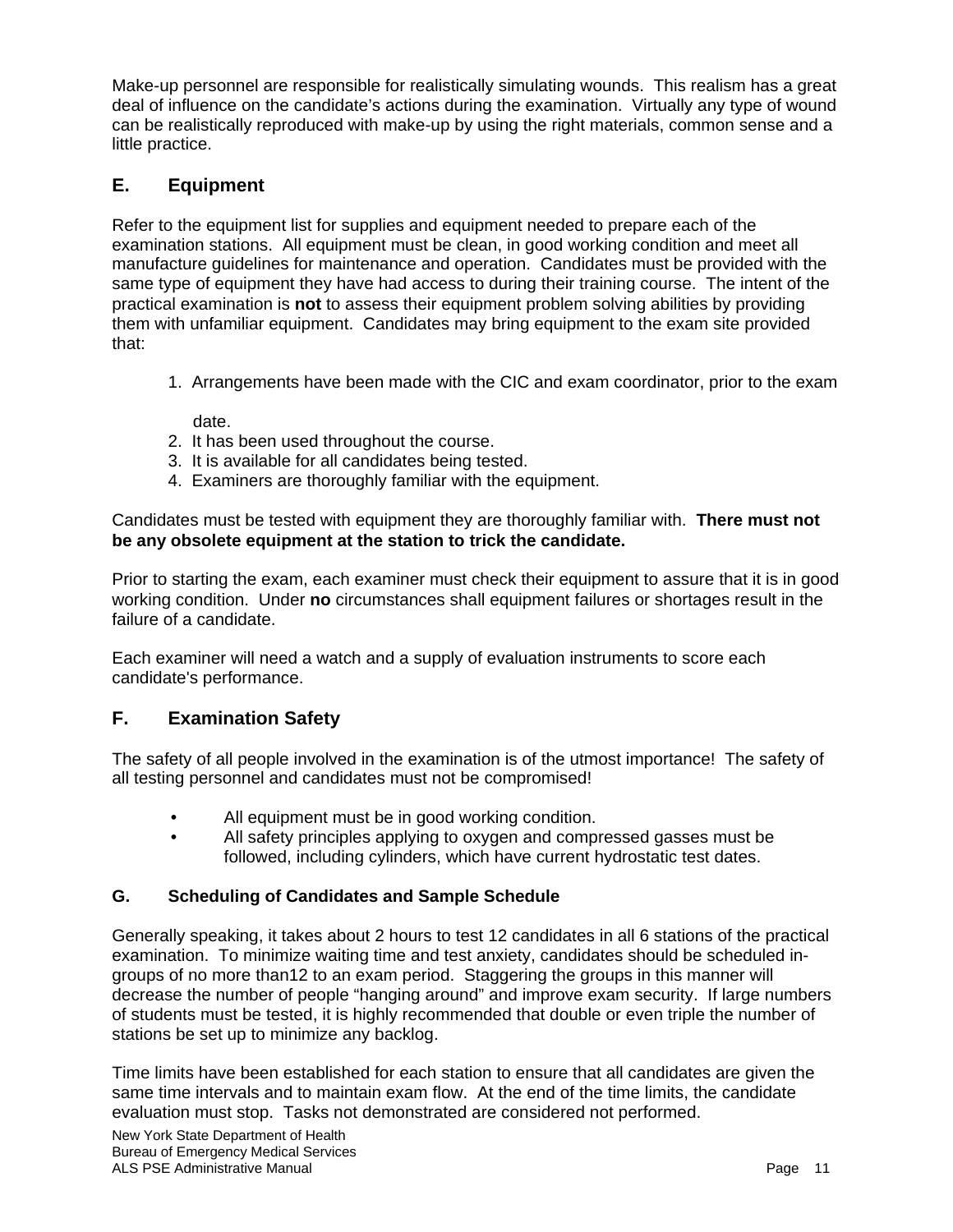**PLEASE NOTE!** The following is a sample schedule and is only intended to be a guide. Other schedules may be utilized. Breaks and lunch should be factored into the exam schedule.

| TIME        | <b>ACTIVITY</b>                                                                   |
|-------------|-----------------------------------------------------------------------------------|
| 07:00-07:30 | ALL exam personnel arrive, unload equipment and set up stations.                  |
| 07:30-08:00 | Read instructions to examiners, patients and assistants, review test<br>criteria. |
| 08:00-08:30 | Candidates arrive, read instructions to them and explain exam flow.               |
| 08:30-10:30 | Test first group of 12 (rotate through stations and observe testing).             |
| 10:30-11:00 | Second group arrives, read instructions to them and explain exam flow.            |
| 11:00-13:00 | Test second group.                                                                |
| 13:00-13:30 | Debrief all examiners and collect evaluation sheets.                              |
| 13:30-14:00 | Have examiners break down stations and pack equipment.                            |
| 14:00-14:15 | Collate evaluation sheets into individual packets.                                |
| 14:15-14:45 | Have examiners answer questions before they leave.                                |
| 14:45-15:00 | Affix exam grades to cover sheets.                                                |

One effective method of facilitating flow through stations is to use "pass cards" and a station matrix. This is only one of many methods of exam management and involves the following:

- 1. Assemble all candidates into one holding area.
- 2. Have a proctor in the holding area.
- 3. Have a proctor fill in the candidate names on the matrix sheet.
- 4. Have one 3x5 card for each station. The name of the station must be written on each

 card; if double stations are needed, have 2 cards per station. Also, each card must be appropriately numbered.

- 5. Assign candidates. One at a time, to each station. Give them the corresponding station card and check their name off for the station completed on the matrix sheet.
- 6. When they complete the station, have them return to the proctor in the holding area and return the card.
- 7. The proctor now knows that the station is open and assigns the next candidate(s).

# **H. Orienting the Skill Station Examiners as a Group**

An important component in ensuring the examination operates smoothly is orienting the skill station examiners to their role and responsibilities during the examination process. In order to ensure the consistent performance of examiners throughout the day, the examiners should be assembled as a group prior to the start of the examination and instructed in the procedures of the examination according to a standardized orientation script.

# **I. Orienting the Candidates as a Group**

An important aspect of the examination is the initial meeting and orientation of the candidates. Once all candidates have been registered for the examination, they should be assembled as a group and instructed in the procedure of the examination according to a standard orientation script. During this period, the candidates should be given clear and complete directions as to what is expected of them during the examination. However, special effort should be made to put the candidates at ease. It is during this period that questions regarding the examinations should be solicited and answered.

During this orientation session, candidates should also be instructed that they will be required to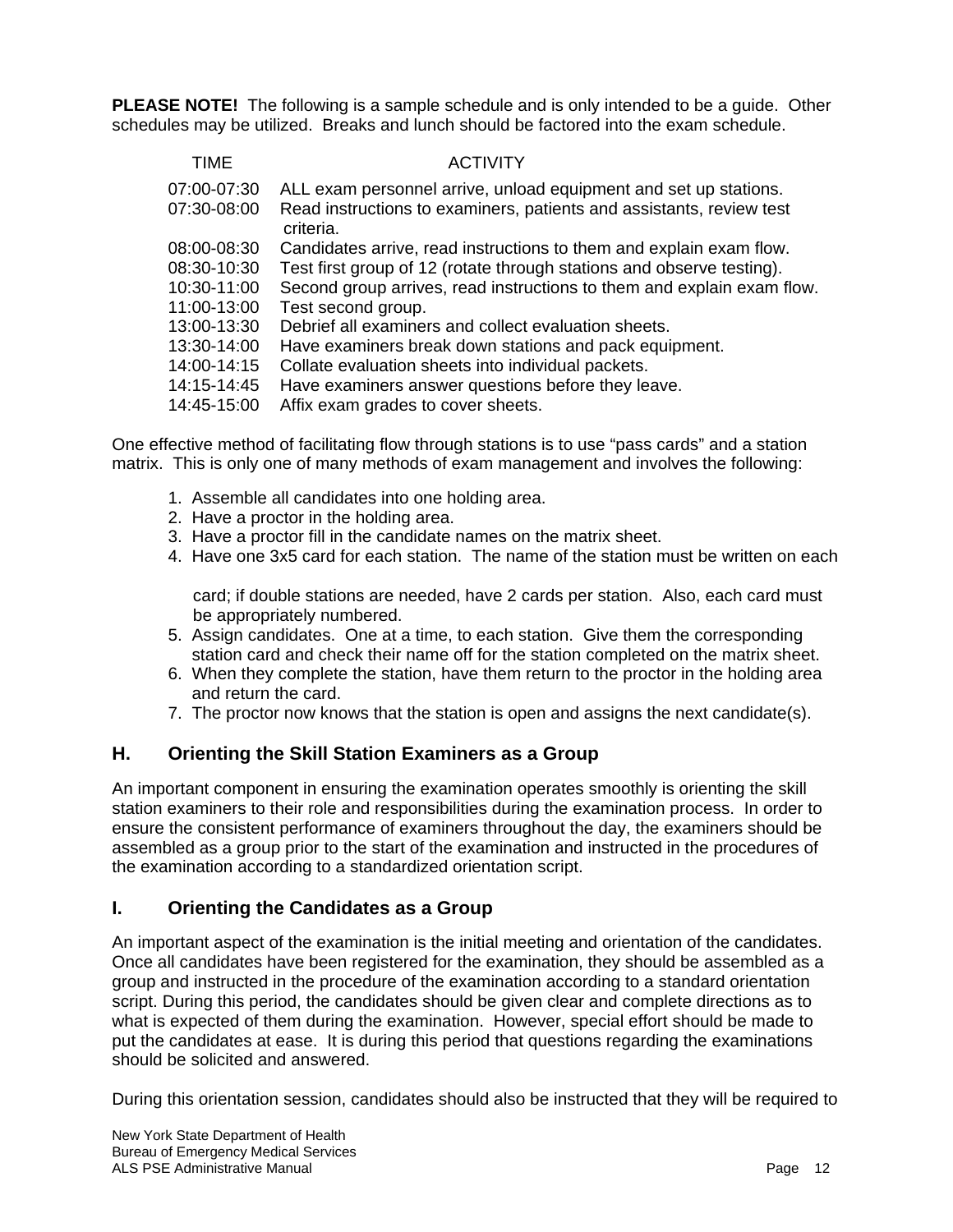leave the testing area upon completion of their examination after reporting back and speaking with the exam coordinator. They are also not to discuss the examination with those candidates waiting to be tested.

### **J. Orienting the Individual**

Following the group orientation, candidates will wait for directions to report to a specific testing area. Prior to entering these areas, the candidates should be greeted by the examiner and read the "Instructions to the Candidate" as they appear at the end of each practical skills essay provided by the examination coordinator. To assure consistency and fairness, these instructions must be read to each candidate exactly as written.

Each candidate must then be questioned as to his\her understanding of the instructions and provided with clarification as required.

**Caution must be used** to avoid lengthy questions or attempts by the candidate to obtain answers to questions, which have no bearing on the examination. Examiners should be courteous and professional in all conversations with candidates.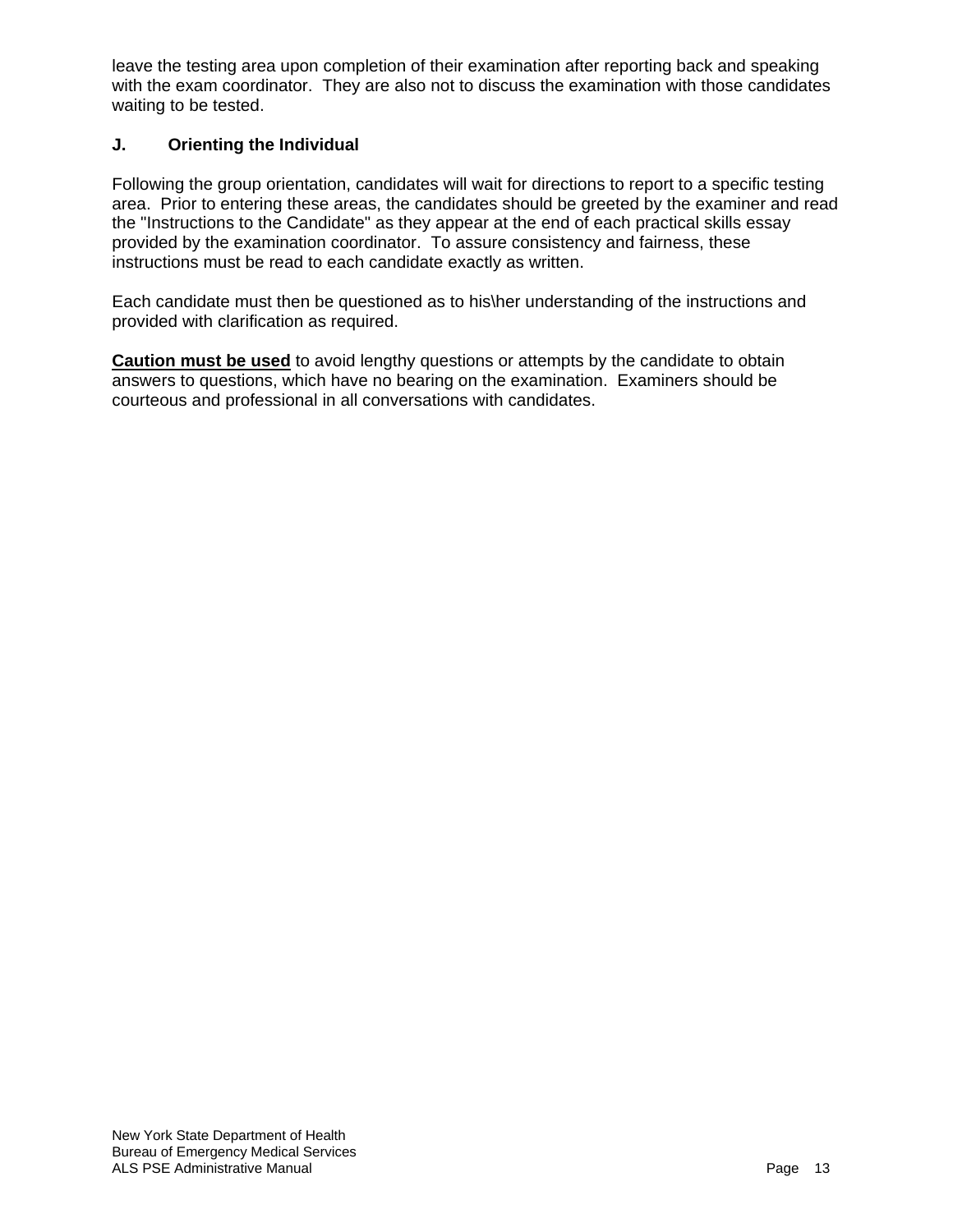# **EVALUATING THE CANDIDATE**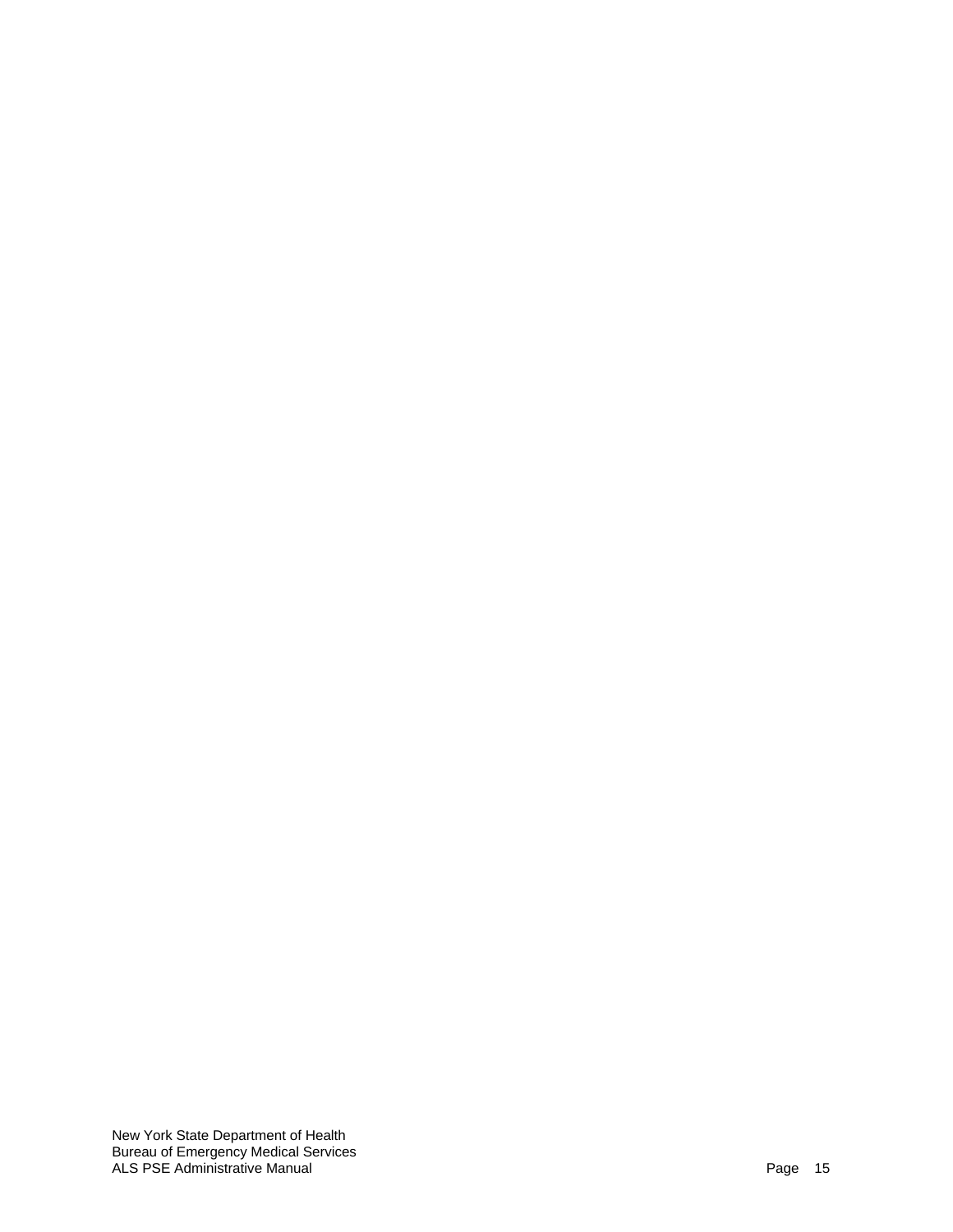# **A. Examiner's Role**

It is stressed again that the examiners must be objective and fair in their scoring. In smaller communities, it may be extremely difficult to avoid the potential problem of EMT-Basic instructors examining their own students. This problem may be avoided if sponsors can join together to pool their resources and conduct the examinations.

# **B. Using the Skill Evaluation Instruments**

The evaluation process consists of the examiner at each station observing the candidate's performance and recording it on a standardized skill evaluation instrument. The examiner's role becomes that of an observer and recorder of events. Skill evaluation sheets have been developed for each skill station. Additionally, essays explaining each skill evaluation sheet have been developed to assist the skill station examiner with the appropriate use of the form.

Except to start or stop a candidate's performance, to deliver necessary cues (e.g., "The patient's blood pressure is 100/40; pulse is 120 and thready.") or to ask for clarification, the examiner should not speak to the candidate during his\her performance. Similarly, the examiner should not react, either positively or negatively, to anything the candidate says or does.

# **C. Programmed Patient's Role**

The programmed patient is responsible for an accurate and consistent portrayal as the victim in the scenario for the station. The programmed patient's comments concerning the candidate's performance should be noted on the reverse side of the performance skill sheet. These comments should be as brief and as objective as possible so they can be used in the final scoring of the candidate's performance.

# **D. Determining a Final Grade**

As mentioned earlier, the skill station examiners observe the candidate's performance and record the observations on the skill evaluation sheet, which are graded according to the pass\fail criteria.

In most cases, the pass\fail will be easily determined. If however, the pass\fail determination is not easily identified, the medical director, examination coordinator, CIC and the station examiner should review the situation as a committee before coming to a final decision. The programmed patient's comments, the examiner's comments and the documentation on the skill evaluation instrument should all be considered when determining the final grade.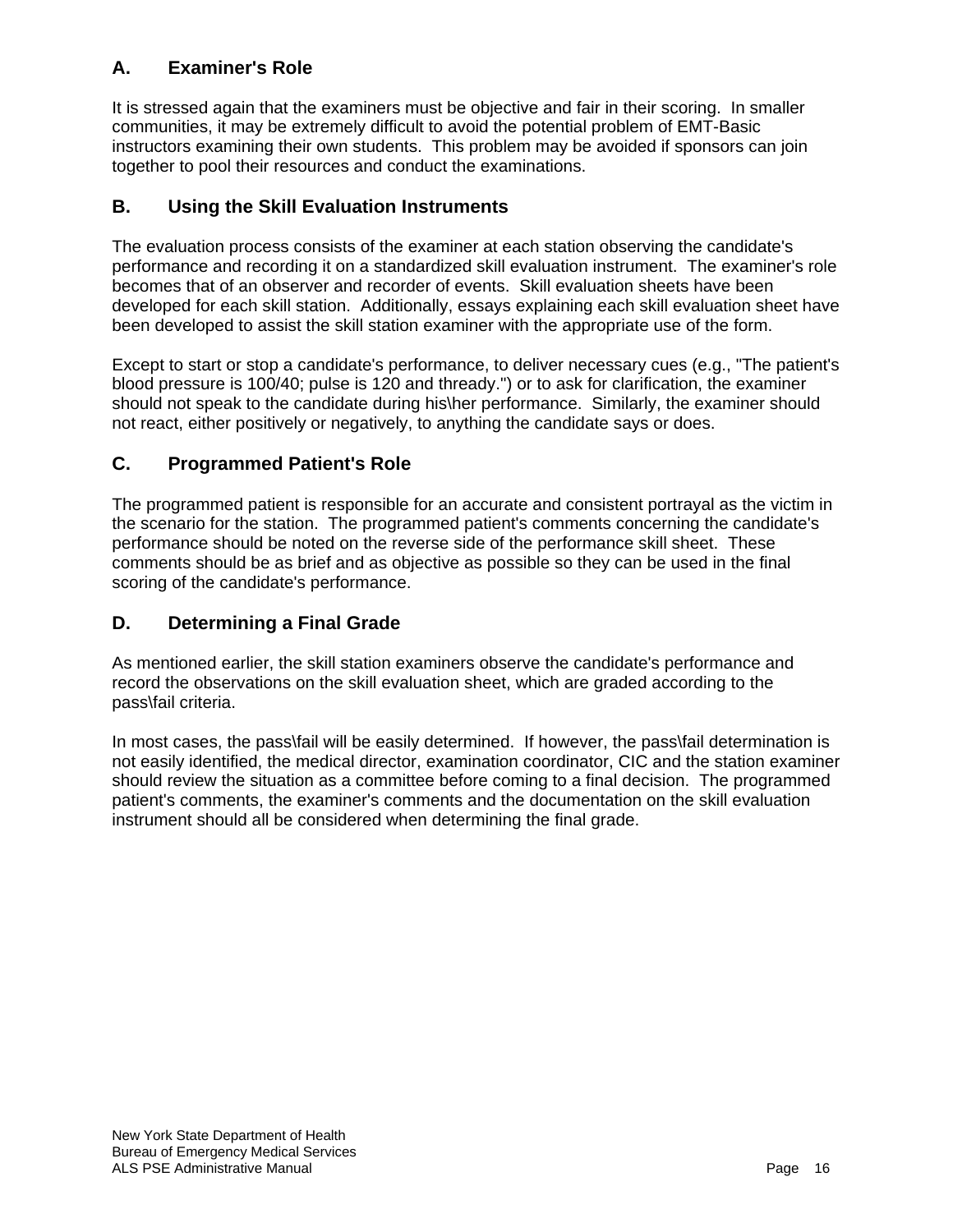# **E. Reporting Examination Results to the Candidate**

The examination coordinator is responsible for reporting the practical examination results to the individual candidate. **At no time should the skill station examiner, CIC or the Practical Skills Examination Coordinator notify the candidate of practical examination results prior to the completion of the entire practical examination**. Notifying candidates of failing performances prior to completion of the entire practical may have an *adverse affect* on their performance in subsequent stations. The results of the practical examination should be reported as a pass\fail of the skill station. Upon completion of all skill stations, the examination coordinator will review the results with the candidate.

It is recommended that candidates also be notified in writing of their examination results, and as with all documentation, kept in the training programs file.

# **F. Programming the Patient**

Patient programming involves two essential elements: acting and medical input regarding the type of injury, type of pain, general reaction and what should and should not be accomplished by the candidate.

Once the programmed patient has received the medical information on the type of injury or illness, he/she should concentrate on how he/she personally reacts to pain. The programmed patient should work with the skills evaluator until he/she has fully developed the proper reactions and responses. The skills evaluator should always use lay terms in programming the patient, and the patient should always respond in lay terms to any questions from the candidate. After the patient has been fully "programmed", it is essential that he/she stay in character, regardless of what goes on around him/her.

Input from the programmed patient with respect to the way candidates handle him/her is important in the scoring process. This should be strongly emphasized to the programmed patient.

# **G. Moulage**

Make-up of simulated patients is important if it is expected that the candidates identify wounds readily. Although theatrical moulage is ideal, commercially available moulage kits are acceptable in alerting the candidate to the presence of injuries on the simulated patient.

Regardless of the quality of moulage, examiners must communicate with the candidate concerning information on wound presence and appearance. Candidates will need to distinguish between venous and arterial bleeding, paradoxical chest movement, obstruction of the airway and any other injury that a programmed patient cannot realistically simulate. If candidates complain about the quality of the moulage, the examination coordinator should objectively re-examine the quality of the moulage. If the quality of the moulage is deemed to be marginal and does not accurately represent the wound, the examination coordinator should instruct the skill station examiner to alert candidates to the exact nature of the injury.

The skill station examiner should do this only after the candidate has assessed the area of the wound as would be done in an actual field situation.